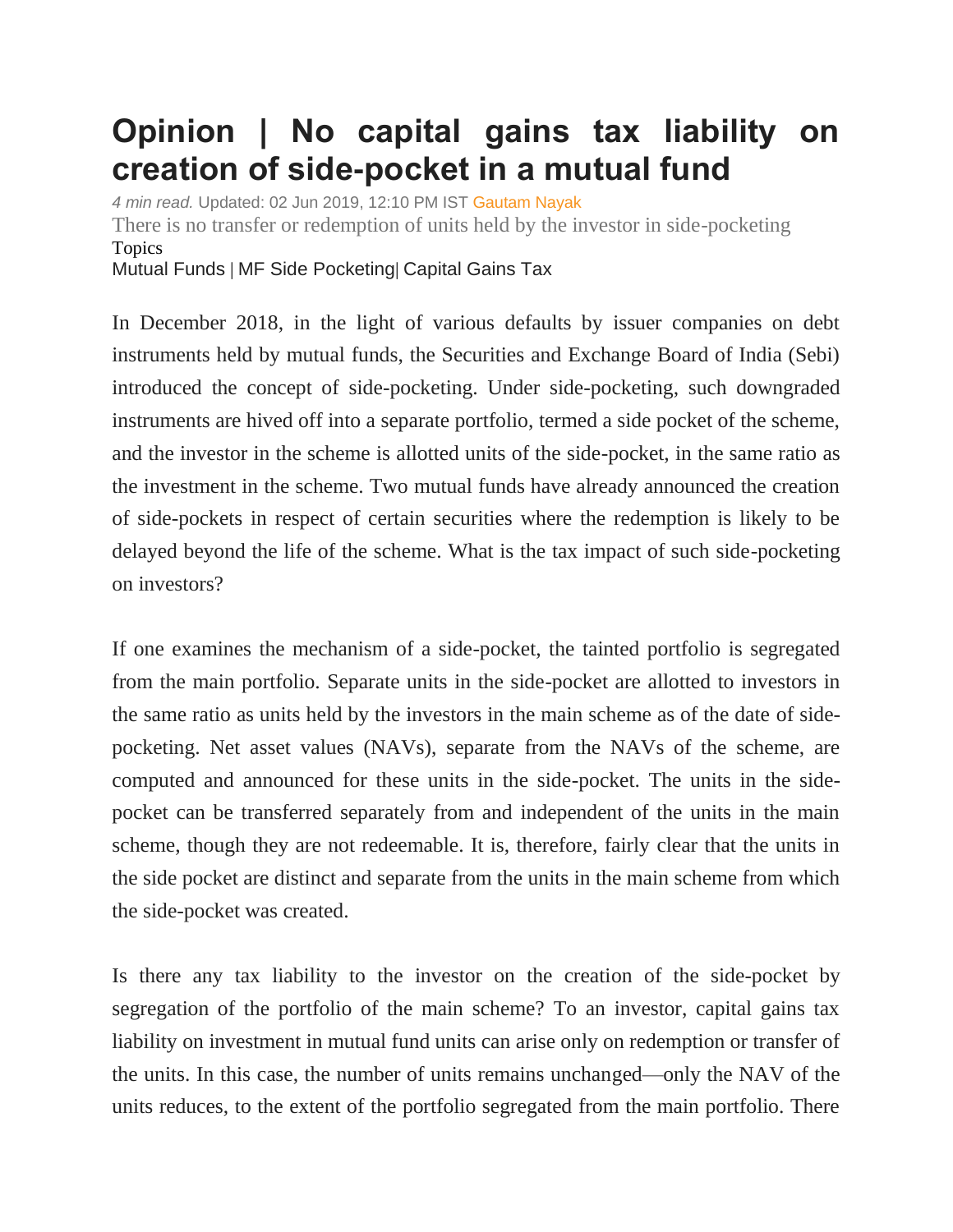is, therefore, no transfer or redemption of the units held by the investor. Hence, there is no question of any capital gains tax liability on the creation of the side-pocket.

Can this be taxed under the provision for taxation of gifts, as a security received without consideration? In this case, the units in the side-pocket are received on account of the holding of units in the main scheme, and there is a diminution in value of units held in the main scheme on account of the creation of the side-pocket due to transfer of securities to the side-pocket. Therefore, such units in the side-pocket cannot be said to have been received without consideration by the investor and cannot, therefore, be taxed as income under that provision.

The next issue that arises is the date of acquisition of the side-pocket units. Is it the date of allotment of the side-pocket units, or the date of acquisition of the original units of the mutual fund scheme? In this case, since the units of the side-pocket are being allotted on account of holding of the units of the main scheme, the date of allotment of such units of the side-pocket, viz, the date of creation of the side-pocket, would be the date of acquisition of such units.

What would be the cost of acquisition of the side-pocket units? Is the cost of the units of the main scheme to be spread over and divided between the original units and the units of the side-pocket? In this case, by virtue of holding a security (the units of the main scheme), the investor is allotted additional financial asset (units in the sidepocket) without any payment. By virtue of application of the same provision as that applicable to bonus shares, the cost of the original units would remain unchanged, while the cost of units in the side-pocket would be taken as nil.

This would, therefore, mean that in case the units in the side-pocket are redeemed by the mutual fund on part or full realization of the downgraded investments within a period of three years of creation of the side-pocket, the entire proceeds received by the investor on such redemption would be taxable at the slab rate of tax as short-term